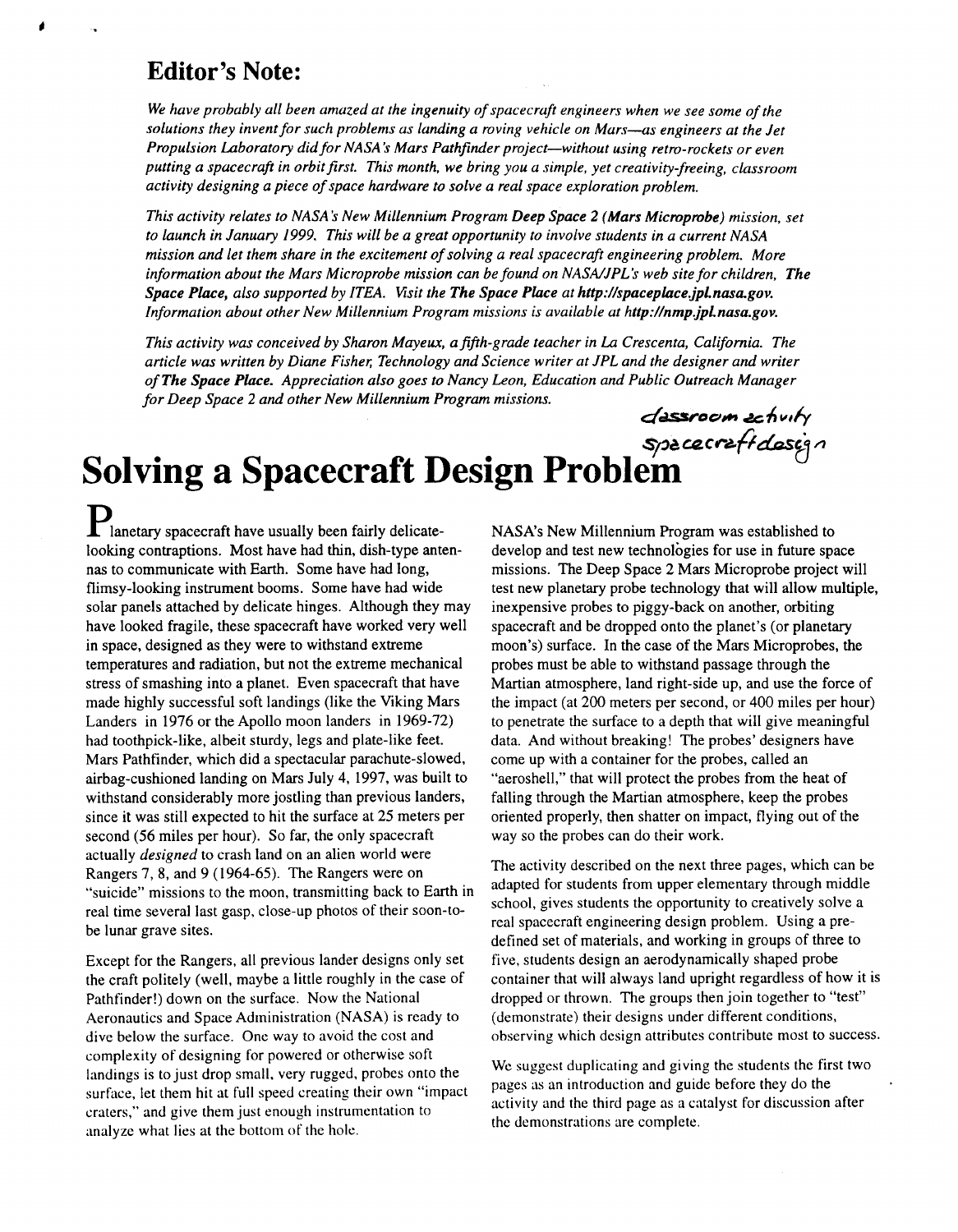## **Designing for Impact!**



Imagine looking up in the sky at night and seeing a glowing white object streaking across the sky. But instead of winking out quickly like a meteor (or "falling star"), it just keeps glowing and falling, lower and lower, closer and closer to where you

are standing! You take cover under a tree and-bang! Whatever it is crashes just a few meters away. You cautiously approach, and, by the light of the moon, see dozens of broken pieces of some thin, eggshell-like material laying around the edges of a shallow, garbagecan-lid sized hole in the ground. In the middle of the hole is a saucer-sized metal disk with a short metal stick pointing toward the sky. All is quiet now, but you soon hear **a** tiny whirring noise coming from the ground below the disk. What would you think? What would you do?

Anything that could get white hot, fall out of the sky and hit the ground at such speed, yet still make mechanical whirring noises, is very strange indeed! Is it some sort of alien technology? Is it a miniature spaceship? Is it full of miniature aliens?

Well, you probably won't see this happen here on Earth, but if you were in the right (or wrong!) place on Mars next December (1999), you might see this very thing-although you wouldn't have **a** tree to hide under!

The National Aeronautics and Space Administration (NASA) is sending two "microprobes" to Mars next year to test some new technologies for landing probes on other planets. The Mars Microprobes will arrive at Mars by piggy-backing on another Mars-bound spacecraft, the Mars Polar Lander, to be launched in January 1999. The Mars Microprobes (also called the Deep Space 2 mission) will crash land so hard that one part (called the "forebody") will plunge **a** couple of feet below the surface. There it will send out a tiny drill to



take a soil sample and test it for water. You see, we know there was once **a** lot of water on Mars, but we don't know where it went. Since it's extremely cold on Mars, we wonder whether some of the water might be frozen in the ground. The part of the probe that stays above the ground (called the "aftbody")--- the part that looks like a metal disk with a little antenna sticking up-will send the measurements back to Earth, by way



of another spacecraft (called Mars Global Surveyor) already in orbit around Mars.

But how will NASA make these probes land right-side up so the part

that's supposed to plunge underground doesn't land on the top? What a problem!

Like the NASA engineers have done, see if you can design and build **a** probe system that, no matter how you drop it or throw it, will always land right-side up. A probe system is the probe and its container. For your design, just build the container, but take into account where the probe will ride inside it.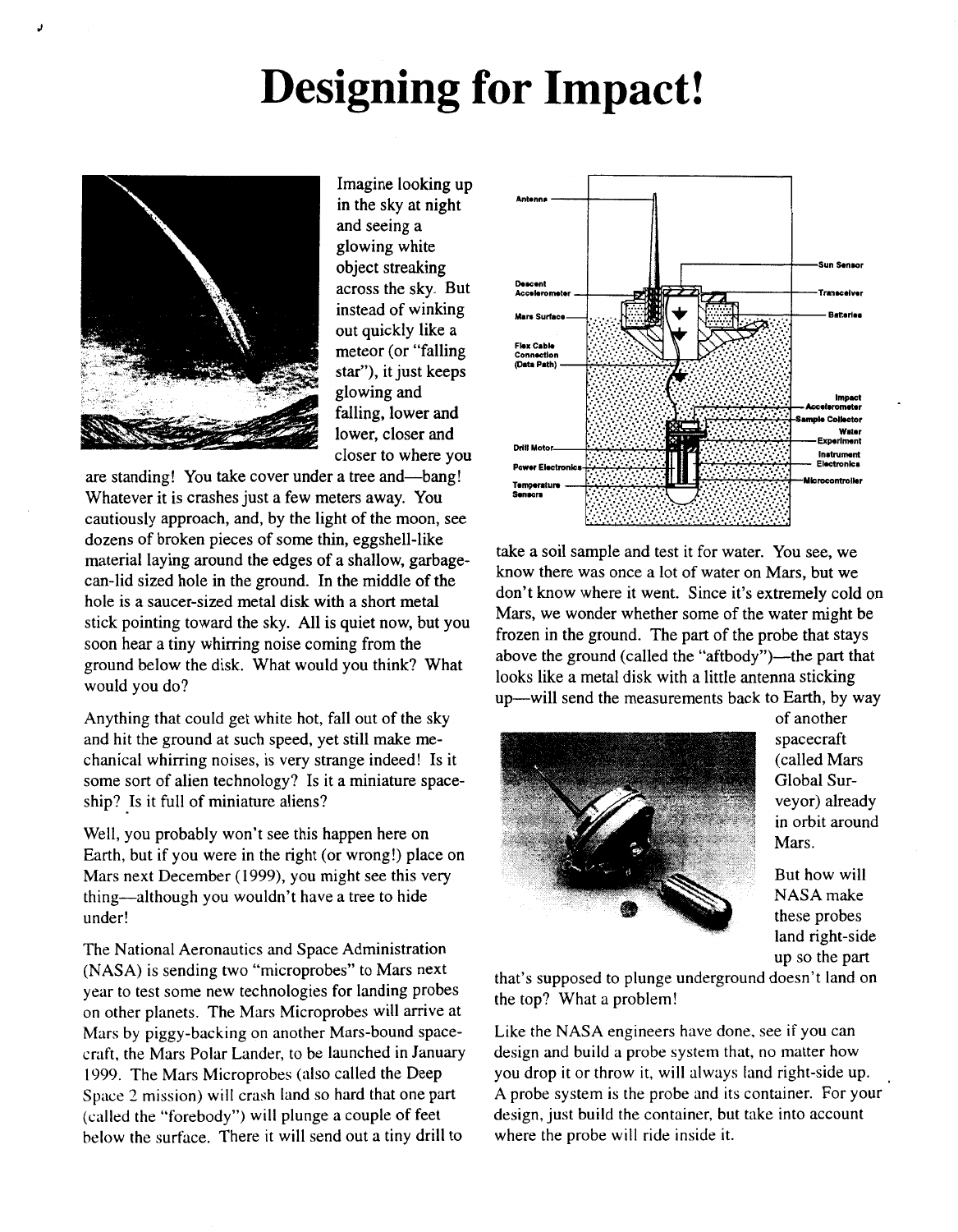#### **Here are the rules:**

&

- The top and bottom of the probe container have **to**   $\bullet$ be different.
- ' The probe container can be no larger than **20**   $\bullet$ centimeters (or 8 inches) in any dimension.
- Your probe container can be any shape, or combi- $\bullet$ nation of shapes.
- You may use only the following materials and  $\bullet$ tools:

Index cards or card stock Notebook paper Tape Scissors Paper clips Ruler Protractor

#### **Here's what to do:**

- **1.** Get together with two to four others.
- **2.** Figure out what your space mission will be. Where do you want to go? You can invent your own planet or moon if you like. Hint: The shape of the probe container makes no difference in its speed or orientation (which side is up) unless it is falling through an atmosphere.
- 3. Get everyone's ideas about what possible problems you might have to deal with and what kinds of designs might work.
- **4.**  Use some of your materials **to** test out a few sample designs.
- **5.**  Choose one design and assign the various tasks of construction to different members of the group. Make sure everyone has a job!
- *6.*  Once your probe system is complete, label which is the top and which is the bottom.
- **7.**  Test your probe system to see that it always lands bottom down. If it doesn't, adjust the design and test again.
- 8. Join in a circle with the other groups in your class. Watch as each group demonstrates its design. If you can, try to vary the heights from which you throw or drop the probe system. For example, first stand on the floor, then on a chair, then on a ladder or some height on the jungle gym.
- 9. Keep track of which designs are successful and which ones are not.
- **10**  When all demonstrations are complete, examine the two groups of probe systems-the successful ones and the not-so-successful ones. What are the attributes (that is, size, shape, weight, placement of different materials, etc.) of the successful probe systems?

 $\ddot{\phantom{a}}$ 

*Draw a picture of the most successful probe system design*